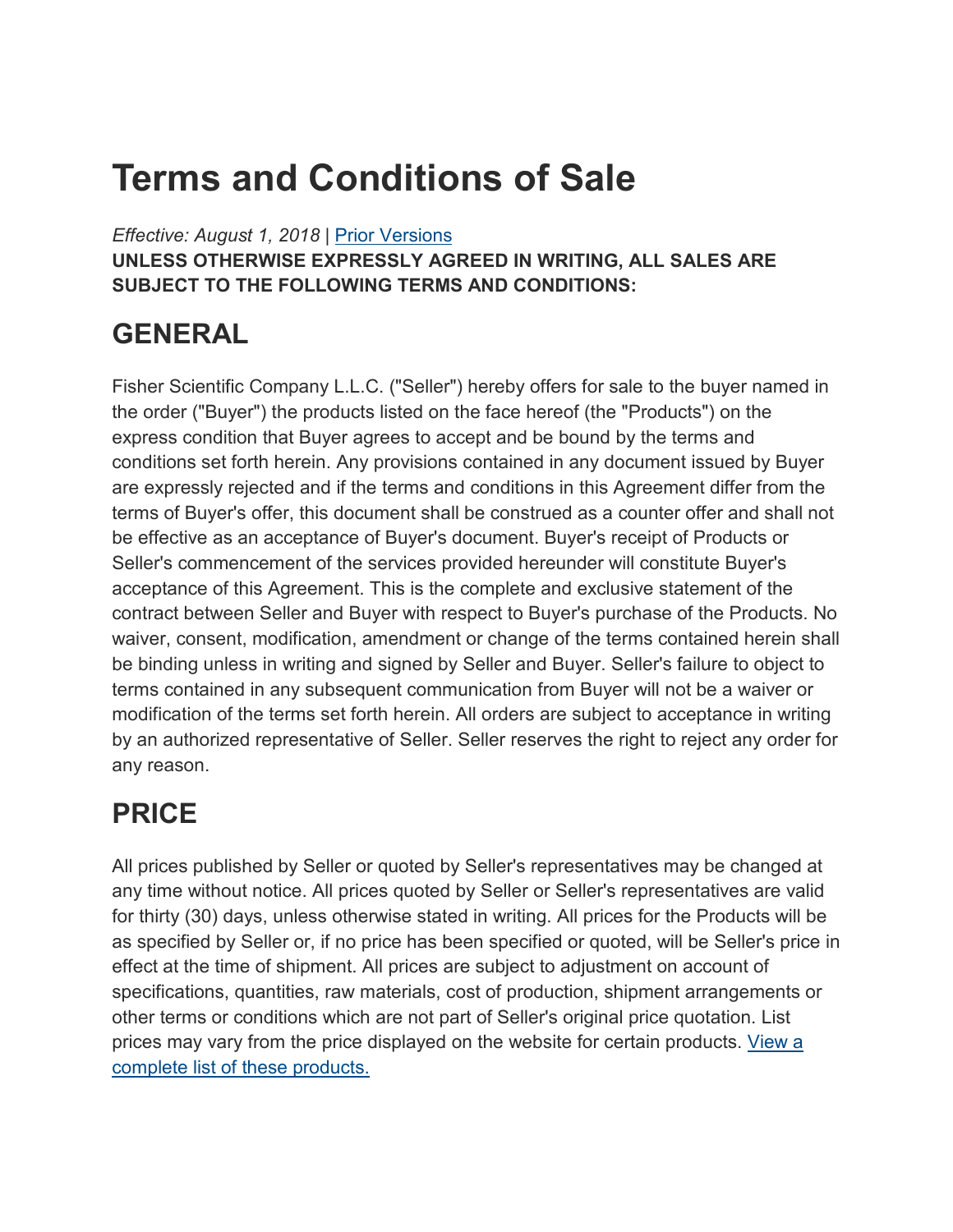## **TAXES AND OTHER CHARGES**

Prices for the Products exclude all sales, value added and other taxes and duties imposed with respect to the sale, delivery, or use of any Products covered hereby, all of which taxes and duties must by paid by Buyer. If Buyer claims any exemption, Buyer must provide a valid, signed certificate or letter of exemption for each respective jurisdiction.

## **TERMS OF PAYMENT**

Seller may invoice Buyer upon shipment for the price and all other charges payable by Buyer in accordance with the terms on the face hereof. If no payment terms are stated on the face hereof, payment shall be net thirty (30) days from the date of invoice. If Buyer fails to pay any amounts when due, Buyer shall pay Seller interest thereon at a periodic rate of one and one-half percent (1.5%) per month (or, if lower, the highest rate permitted by law), together with all costs and expenses (including without limitation reasonable attorneys' fees and disbursements and court costs) incurred by Seller in collecting such overdue amounts or otherwise enforcing Seller's rights hereunder. Seller reserves the right to require from Buyer full or partial payment in advance, or other security that is satisfactory to Seller, at any time that Seller believes in good faith that Buyer's financial condition does not justify the terms of payment specified. All payments shall be made in U.S. Dollars.

### **DELIVERY; CANCELLATION OR CHANGES BY BUYER**

The Products will be shipped to the destination specified by Buyer, F.O.B. Seller's shipping point. Seller will have the right, at its election, to make partial shipments of the Products and to invoice each shipment separately. Seller reserves the right to stop delivery of Products in transit and to withhold shipments in whole or in part if Buyer fails to make any payment to Seller when due or otherwise fails to perform its obligations hereunder. All shipping dates are approximate only, and Seller will not be liable for any loss or damage resulting from any delay in delivery or failure to deliver which is due to any cause beyond Seller's reasonable control. In the event of a delay due to any cause beyond Seller's reasonable control, Seller reserves the right to terminate the order or to reschedule the shipment within a reasonable period of time, and Buyer will not be entitled to refuse delivery or otherwise be relieved of any obligations as the result of such delay. Products as to which delivery is delayed due to any cause within Buyer's control may be placed in storage by Seller at Buyer's risk and expense and for Buyer's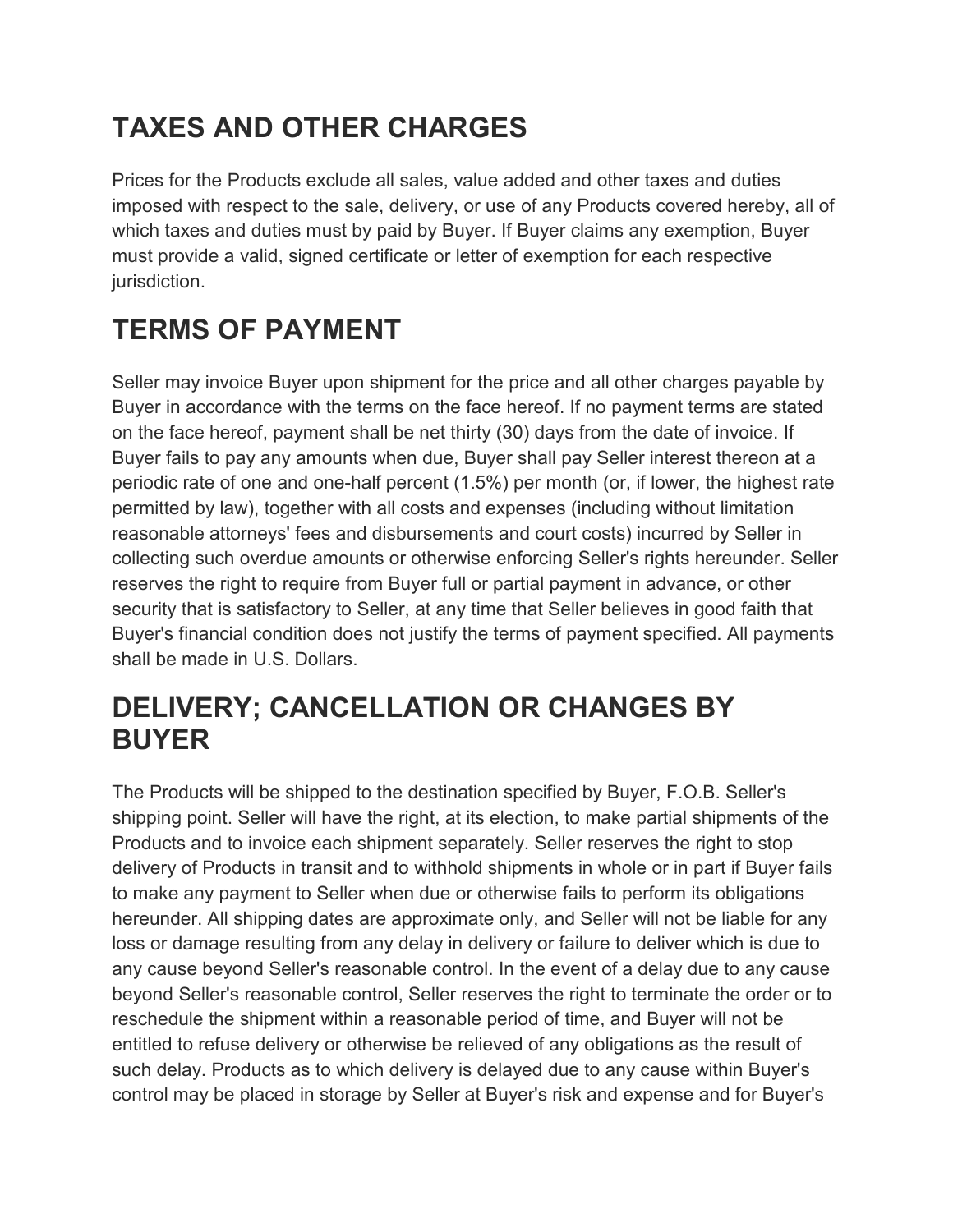account. Orders in process may be canceled by Buyer only with Seller's written consent and upon payment of Seller's cancellation charges. Orders in process may not be changed by Buyer except with Seller's written consent and upon agreement by the parties as to an appropriate adjustment in the purchase price therefore. Credit will not be allowed for Products returned without the prior written consent of Seller.

## **TITLE AND RISK OF LOSS**

Notwithstanding the trade terms indicated above and subject to Seller's right to stop delivery of Products in transit, title to and risk of loss of the Products will pass to Buyer upon delivery of possession of the Products by Seller to the carrier; provided, however, that title to any software incorporated within or forming a part of the Products shall at all times remain with Seller or the licensor(s) thereof, as the case may be.

## **WARRANTY**

Seller warrants that the Products will operate or perform substantially in conformance with Seller's published specifications and be free from defects in material and workmanship, when subjected to normal, proper and intended usage by properly trained personnel, for the period of time set forth in the product documentation, published specifications or package inserts. If a period of time is not specified in Seller's product documentation, published specifications or package inserts, the warranty period shall be one (1) year from the date of shipment to Buyer for equipment and ninety (90) days for all other products (the "Warranty Period"). Seller agrees during the Warranty Period, to repair or replace, at Seller's option, defective Products so as to cause the same to operate in substantial conformance with said published specifications; provided that Buyer shall (a) promptly notify Seller in writing upon the discovery of any defect, which notice shall include the product model and serial number (if applicable) and details of the warranty claim; and (b) after Seller's review, Seller will provide Buyer with service data and/or a Return Material Authorization ("RMA"), which may include biohazard decontamination procedures and other product-specific handling instructions, then, if applicable, Buyer may return the defective Products to Seller with all costs prepaid by Buyer. Replacement parts may be new or refurbished, at the election of Seller. All replaced parts shall become the property of Seller. Shipment to Buyer of repaired or replacement Products shall be made in accordance with the Delivery provisions of the Seller's Terms and Conditions of Sale. Consumables are expressly excluded from this warranty. If Seller elects to repair defective medical device instruments, Seller may, in its sole discretion, provide a replacement loaner instrument to Buyer as necessary for use while the instruments are being repaired.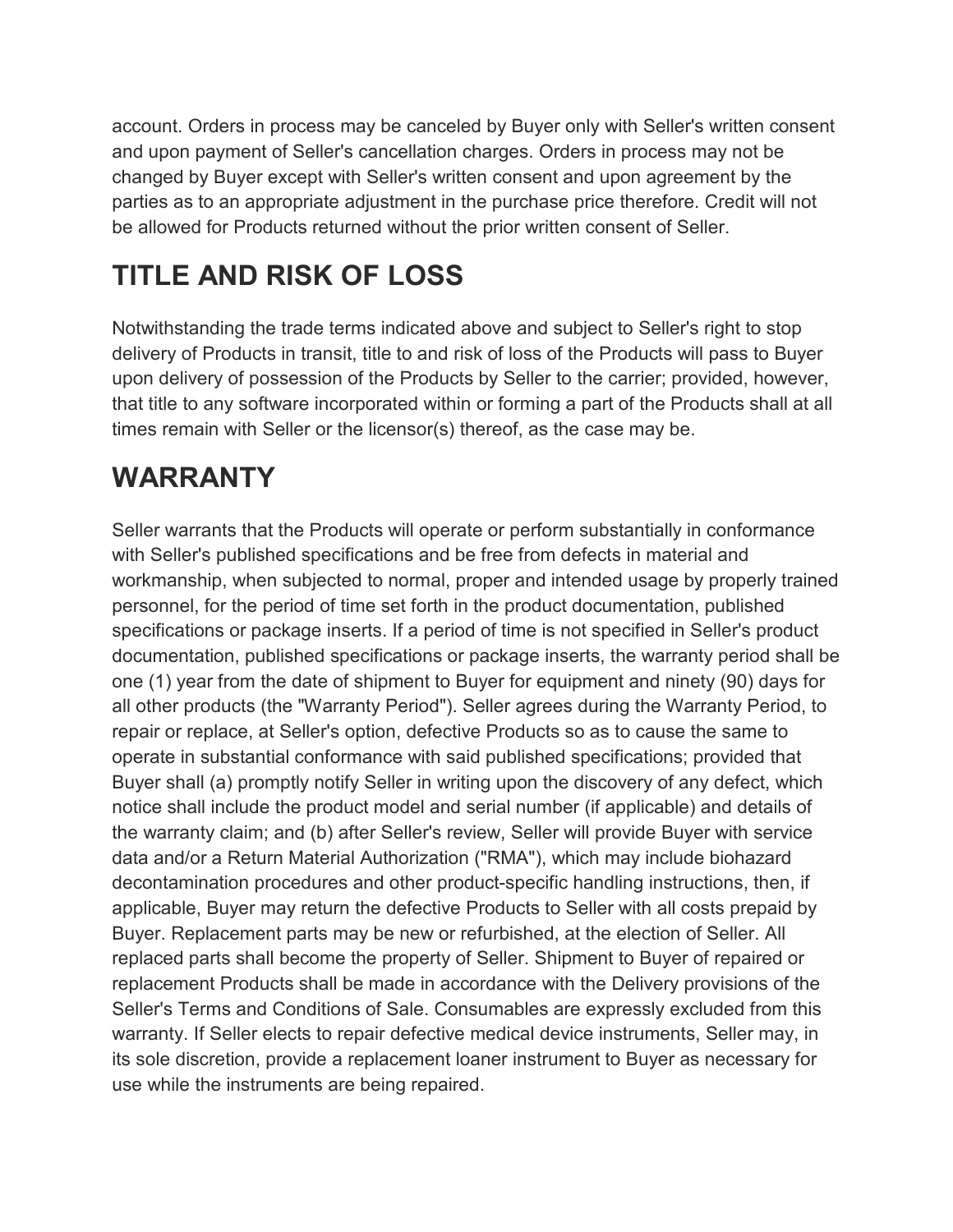Notwithstanding the foregoing, Products supplied by Seller that are obtained by Seller from an original manufacturer or third party supplier are not warranted by Seller, but Seller agrees to assign to Buyer any warranty rights in such Product that Seller may have from the original manufacturer or third party supplier, to the extent such assignment is allowed by such original manufacturer or third party supplier.

In no event shall Seller have any obligation to make repairs, replacements or corrections required, in whole or in part, as the result of (i) normal wear and tear, (ii) accident, disaster or event of force majeure, (iii) misuse, fault or negligence of or by Buyer, (iv) use of the Products in a manner for which they were not designed, (v) causes external to the Products such as, but not limited to, power failure or electrical power surges, (vi) improper storage and handling of the Products or (vii) use of the Products in combination with equipment or software not supplied by Seller. If Seller determines that Products for which Buyer has requested warranty services are not covered by the warranty hereunder, Buyer shall pay or reimburse Seller for all costs of investigating and responding to such request at Seller's then prevailing time and materials rates. If Seller provides repair services or replacement parts that are not covered by this warranty, Buyer shall pay Seller therefor at Seller's then prevailing time and materials rates. ANY INSTALLATION, MAINTENANCE, REPAIR, SERVICE, RELOCATION OR ALTERATION TO OR OF, OR OTHER TAMPERING WITH, THE PRODUCTS PERFORMED BY ANY PERSON OR ENTITY OTHER THAN SELLER WITHOUT SELLER'S PRIOR WRITTEN APPROVAL, OR ANY USE OF REPLACEMENT PARTS NOT SUPPLIED BY SELLER, SHALL IMMEDIATELY VOID AND CANCEL ALL WARRANTIES WITH RESPECT TO THE AFFECTED PRODUCTS.

THE OBLIGATIONS CREATED BY THIS WARRANTY STATEMENT TO REPAIR OR REPLACE A DEFECTIVE PRODUCT SHALL BE THE SOLE REMEDY OF BUYER IN THE EVENT OF A DEFECTIVE PRODUCT. EXCEPT AS EXPRESSLY PROVIDED IN THIS WARRANTY STATEMENT, SELLER DISCLAIMS ALL OTHER WARRANTIES, WHETHER EXPRESS OR IMPLIED, ORAL OR WRITTEN, WITH RESPECT TO THE PRODUCTS, INCLUDING WITHOUT LIMITATION ALL IMPLIED WARRANTIES OF MERCHANTABILITY OR FITNESS FOR ANY PARTICULAR PURPOSE. SELLER DOES NOT WARRANT THAT THE PRODUCTS ARE ERROR-FREE OR WILL ACCOMPLISH ANY PARTICULAR RESULT.

### **INDEMNIFICATION BY SELLER**

#### **By Seller**

Seller agrees to indemnify, defend and save Buyer, its officer, directors, and employees from and against any and all damages, liabilities, actions, causes of action, suits,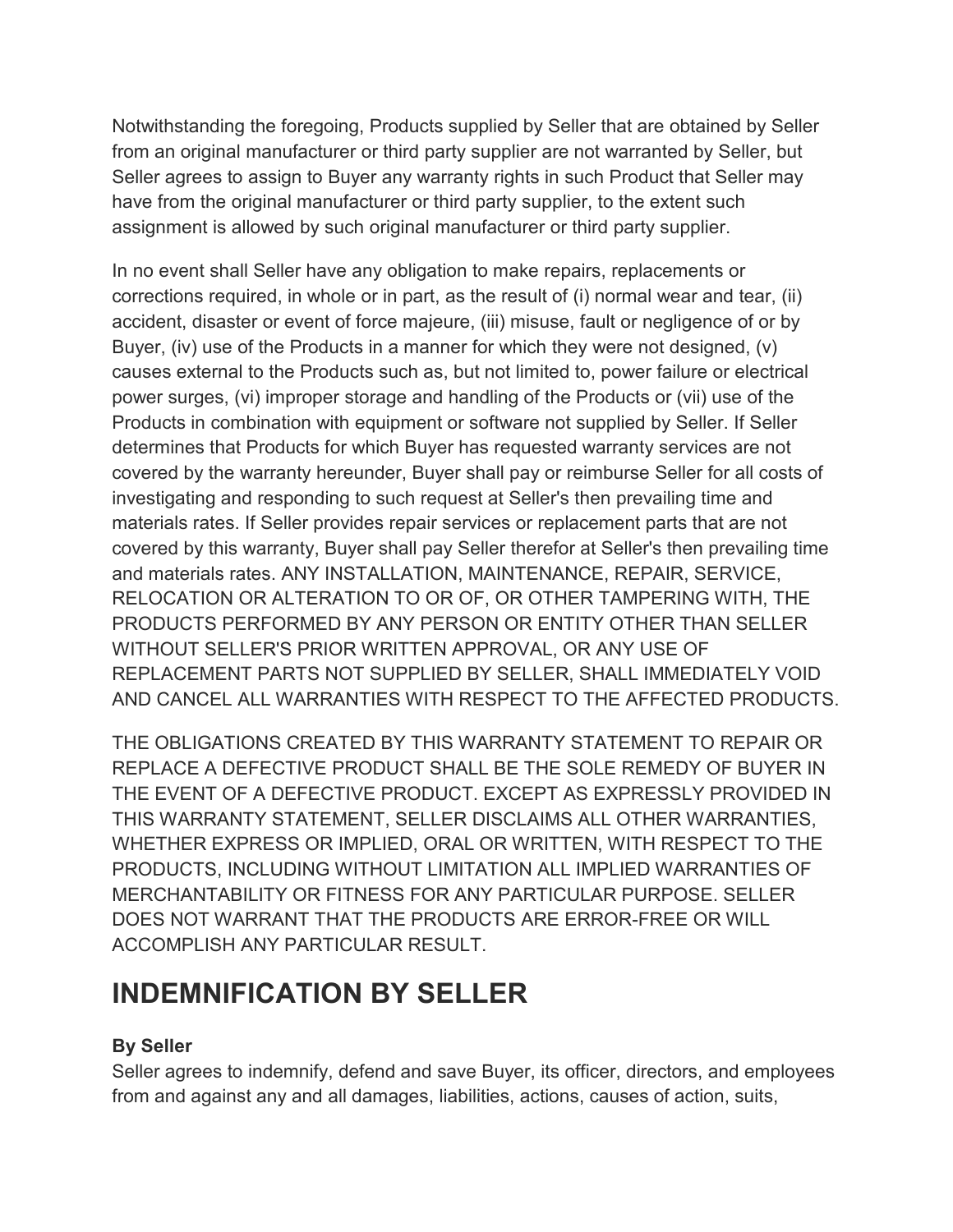claims, demands, losses, costs and expenses (including without limitation reasonable attorney's fees) ("Indemnified Items") for (i) injury to or death of persons or damage to property to the extent caused by the negligence or willful misconduct of Seller, its employees, agents or representatives or contractors in connection with the performance of services at Buyer's premises under this Agreement and (ii) claims that a Product infringes any valid United States patent, copyright or trade secret; provided, however, Seller shall have no liability under this Section to the extent any such Indemnified Items are caused by either (i) the negligence or willful misconduct of Buyer, its employees, agents or representatives or contractors, (ii) by any third party, (iii) use of a Product in combination with equipment or software not supplied by Seller where the Product would not itself be infringing, (iv) compliance with Buyer's designs, specifications or instructions, (v) use of the Product in an application or environment for which it was not designed or (vi) modifications of the Product by anyone other than Seller without Seller's prior written approval. Buyer shall provide Seller prompt written notice of any third party claim covered by Seller's indemnification obligations hereunder. Seller shall have the right to assume exclusive control of the defense of such claim or, at the option of the Seller, to settle the same. Buyer agrees to cooperate reasonably with Seller in connection with the performance by Seller of its obligations in this Section.

Notwithstanding the above, Seller's infringement related indemnification obligations shall be extinguished and relieved if Seller, at its discretion and at its own expense (a) procures for Buyer the right, at no additional expense to Buyer, to continue using the Product; (b) replaces or modifies the Product so that it becomes non-infringing, provided the modification or replacement does not adversely affect the specifications of the Product; or (c) in the event (a) and (b) are not practical, refund to Buyer the amortized amounts paid by Buyer with respect thereto, based on a five (5) year amortization schedule. THE FOREGOING INDEMNIFICATION PROVISION STATES SELLER'S ENTIRE LIABILITY TO BUYER FOR THE CLAIMS DESCRIBED HEREIN.

#### **By Buyer**

Buyer shall indemnify, defend with competent and experienced counsel and hold harmless Seller, its parent, subsidiaries, affiliates and divisions, and their respective officers, directors, shareholders and employees, from and against any and all damages, liabilities, actions, causes of action, suits, claims, demands, losses, costs and expenses (including without limitation reasonable attorneys' fees and disbursements and court costs) to the extent arising from or in connection with (i) the negligence or willful misconduct of Buyer, its agents, employees, representatives or contractors; (ii) use of a Product in combination with equipment or software not supplied by Seller where the Product itself would not be infringing; (iii) Seller's compliance with designs, specifications or instructions supplied to Seller by Buyer; (iv) use of a Product in an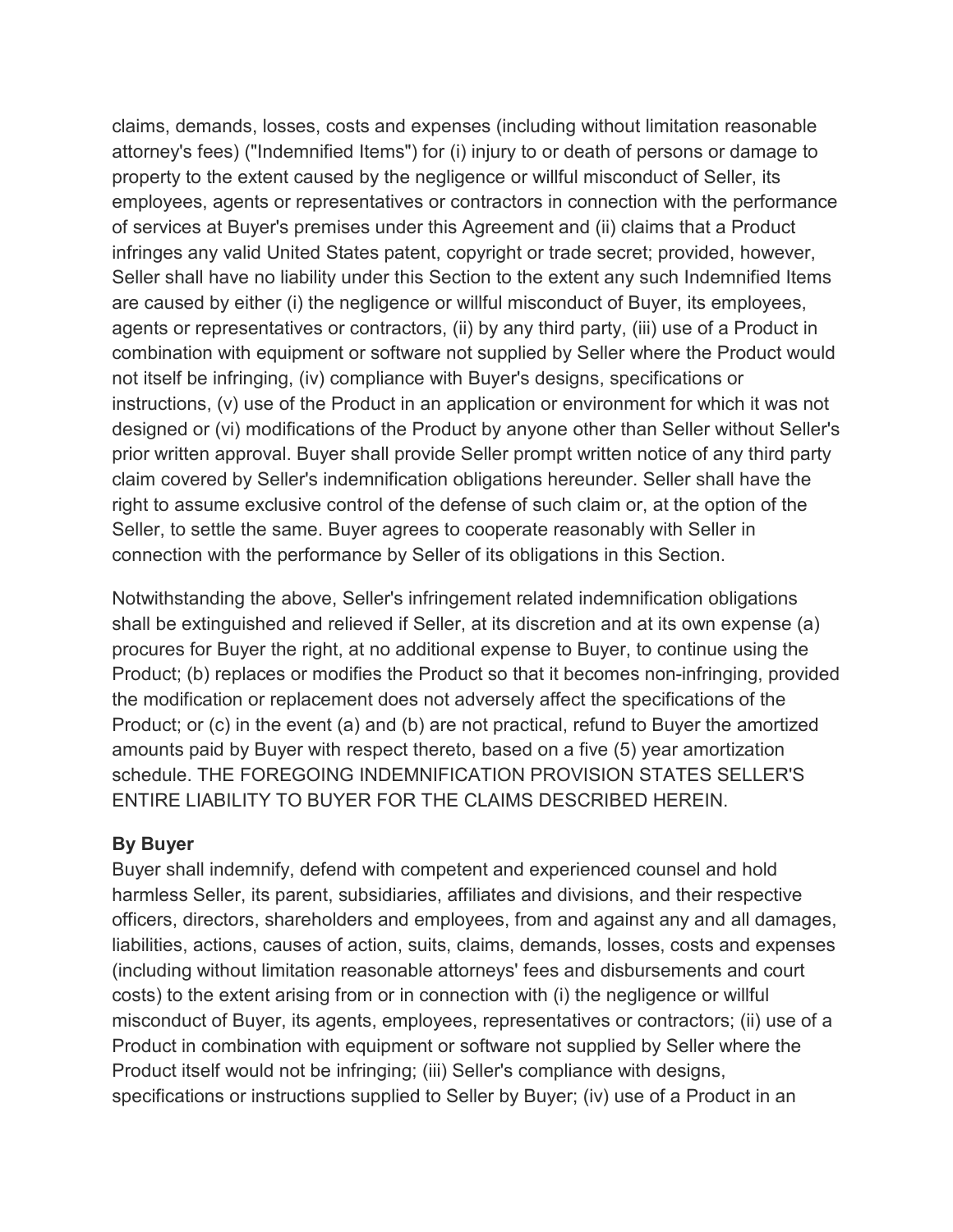application or environment for which it was not designed; or (v) modifications of a Product by anyone other than Seller without Seller's prior written approval.

## **SOFTWARE**

With respect to any software products incorporated in or forming a part of the Products hereunder, Seller and Buyer intend and agree that such software products are being licensed and not sold, and that the words "purchase", "sell" or similar or derivative words are understood and agreed to mean "license", and that the word "Buyer" or similar or derivative words are understood and agreed to mean "licensee". Notwithstanding anything to the contrary contained herein, Seller or its licensor, as the case may be, retains all rights and interest in software products provided hereunder.

Seller hereby grants to Buyer a royalty-free, non-exclusive, nontransferable license, without power to sublicense, to use software provided hereunder solely for Buyer's own internal business purposes on the hardware products provided hereunder and to use the related documentation solely for Buyer's own internal business purposes. This license terminates when Buyer's lawful possession of the hardware products provided hereunder ceases, unless earlier terminated as provided herein. Buyer agrees to hold in confidence and not to sell, transfer, license, loan or otherwise make available in any form to third parties the software products and related documentation provided hereunder. Buyer may not disassemble, decompile or reverse engineer, copy, modify, enhance or otherwise change or supplement the software products provided hereunder without Seller's prior written consent. Seller will be entitled to terminate this license if Buyer fails to comply with any term or condition herein. Buyer agrees, upon termination of this license, immediately to return to Seller all software products and related documentation provided hereunder and all copies and portions thereof.

Certain of the software products provided by Seller may be owned by one or more third parties and licensed to Seller. Accordingly, Seller and Buyer agree that such third parties retain ownership of and title to such software products. The warranty and indemnification provisions set forth herein shall not apply to software products owned by third parties and provided hereunder.

## **LIMITATION OF LIABILITY**

NOTWITHSTANDING ANYTHING TO THE CONTRARY CONTAINED HEREIN, THE LIABILITY OF SELLER UNDER THESE TERMS AND CONDITIONS (WHETHER BY REASON OF BREACH OF CONTRACT, TORT, INDEMNIFICATION, OR OTHERWISE, BUT EXCLUDING LIABILITY OF SELLER FOR BREACH OF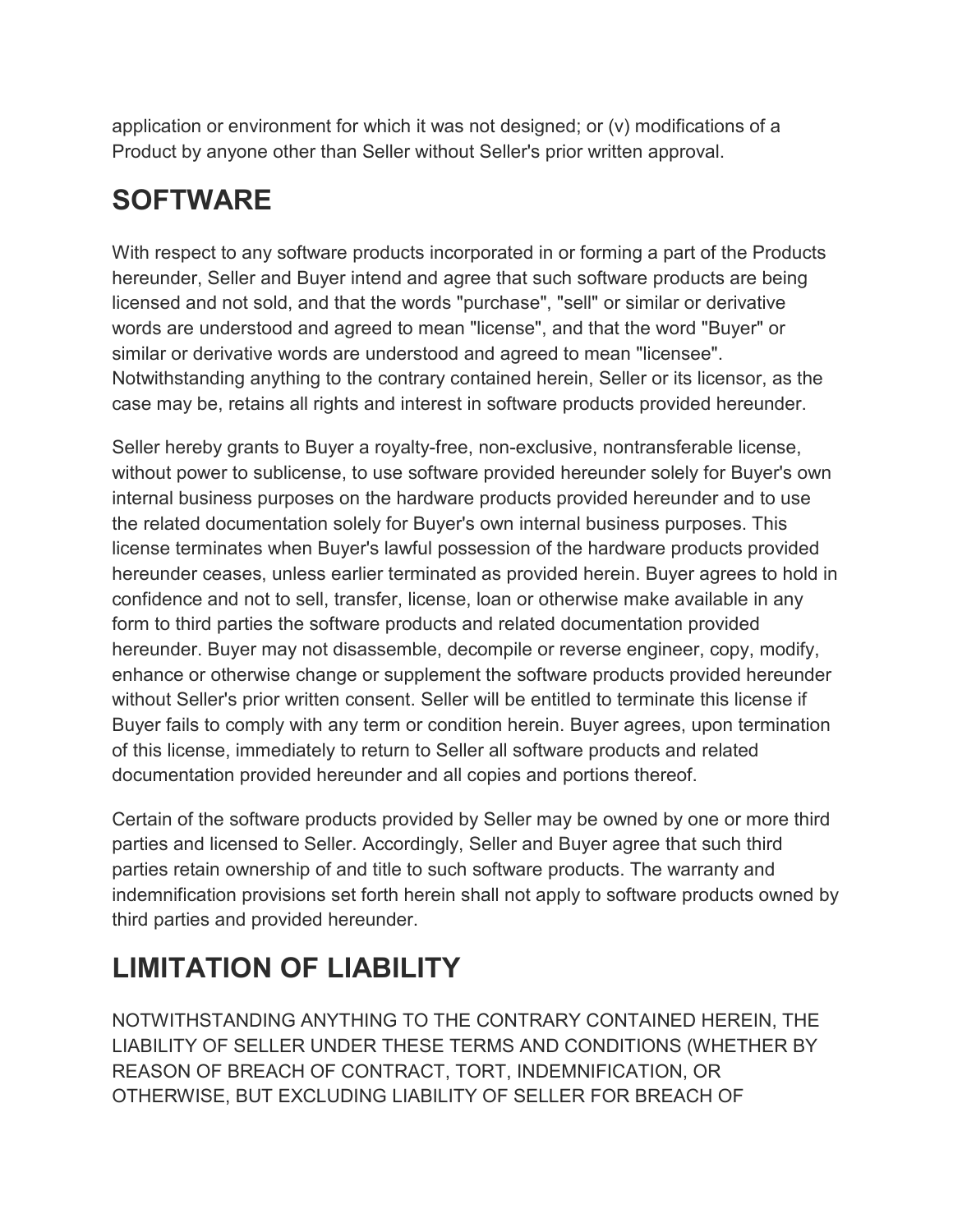WARRANTY (THE SOLE REMEDY FOR WHICH SHALL BE AS PROVIDED UNDER SECTION 7 ABOVE)) SHALL NOT EXCEED AN AMOUNT EQUAL TO THE LESSER OF (A) THE TOTAL PURCHASE PRICE THERETOFORE PAID BY BUYER TO SELLER WITH RESPECT TO THE PRODUCT(S) GIVING RISE TO SUCH LIABILITY OR (B) ONE MILLION DOLLARS (\$1,000,000). NOTWITHSTANDING ANYTHING TO THE CONTRARY CONTAINED HEREIN, IN NO EVENT SHALL SELLER BE LIABLE FOR ANY INDIRECT, SPECIAL, CONSEQUENTIAL OR INCIDENTAL DAMAGES (INCLUDING WITHOUT LIMITATION DAMAGES FOR LOSS OF USE OF FACILITIES OR EQUIPMENT, LOSS OF REVENUE, LOSS OF DATA, LOSS OF PROFITS OR LOSS OF GOODWILL), REGARDLESS OF WHETHER SELLER (a) HAS BEEN INFORMED OF THE POSSIBILITY OF SUCH DAMAGES OR (b) IS NEGLIGENT.

### **EXPORT RESTRICTIONS**

Buyer acknowledges that each Product and any related software and technology, including technical information supplied by Seller or contained in documents (collectively "Items"), is subject to export controls of the U.S. government. The export controls may include, but are not limited to, those of the Export Administration Regulations of the U.S. Department of Commerce (the "EAR"), which may restrict or require licenses for the export of Items from the United States and their re-export from other countries. Buyer shall comply with the EAR and all other applicable laws, regulations, laws, treaties, and agreements relating to the export, re-export, and import of any Item. Buyer shall not, without first obtaining the required license to do so from the appropriate U.S. government agency; (i) export or re-export any Item, or (ii) export, reexport, distribute or supply any Item to any restricted or embargoed country or to a person or entity whose privilege to participate in exports has been denied or restricted by the U.S. government. Buyer shall cooperate fully with Seller in any official or unofficial audit or inspection related to applicable export or import control laws or regulations, and shall indemnify and hold Seller harmless from, or in connection with, any violation of this Section by Buyer or its employees, consultants, agents, or customers.

## **PROMOTION CODE TERMS AND CONDITIONS**

Discounts are valid on the purchase of list-price items only through fishersci.com orders. One-time use only. All promotions and discounts are on Fisher Scientific cart items only. Valid in the U.S. only. To redeem, enter the promo code in the box marked promo code at checkout. Free shipping offers apply to standard shipping only. Not valid with any other promotion. Terms are subject to change. Offer void where prohibited, licensed or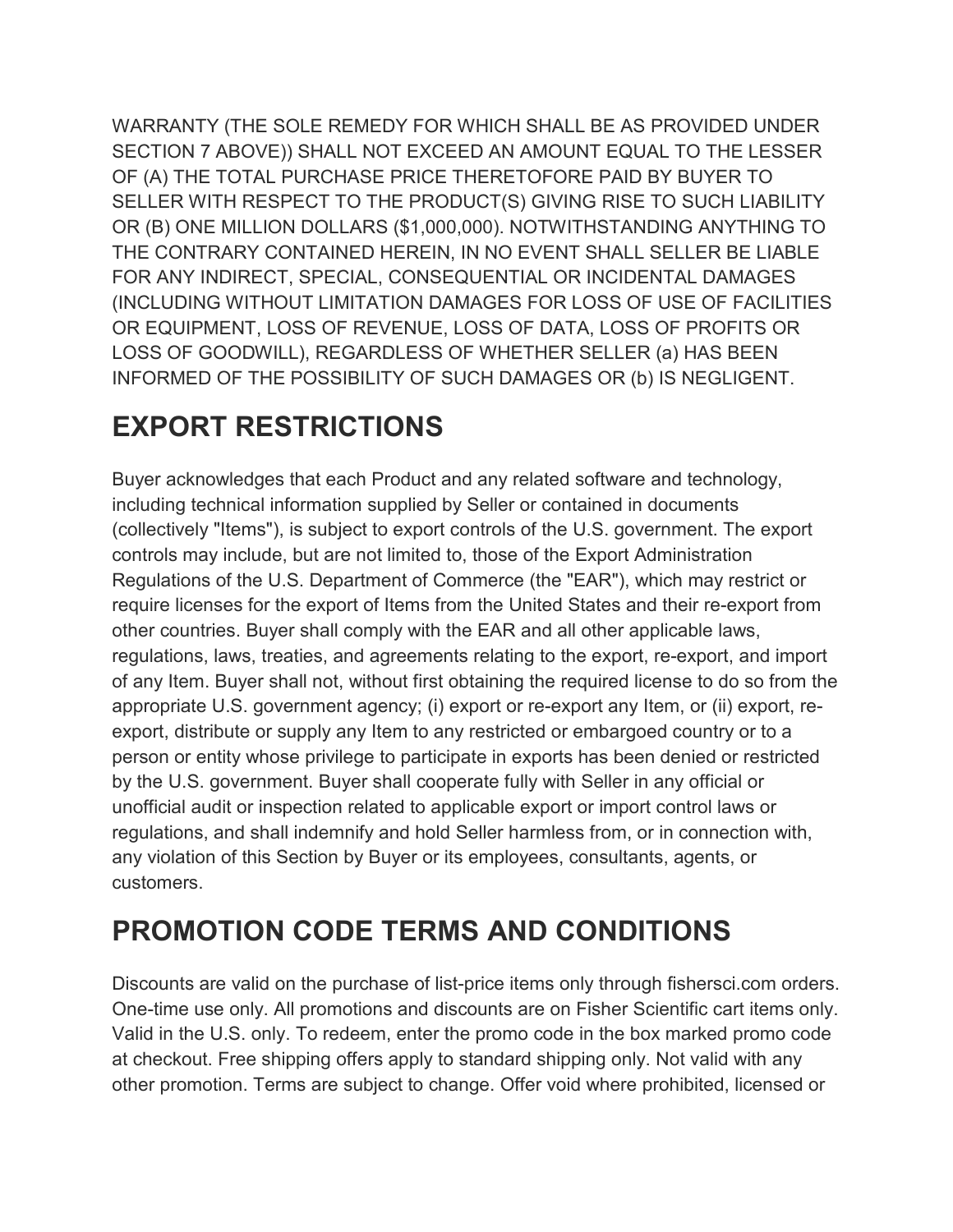restricted by federal, state, provincial or local laws or regulation or agency/institutional policy. Other restrictions may apply.

### **PROMOTIONAL TERMS FOR HEALTHCARE PROVIDERS AND FEDERAL, STATE AND LOCAL GOVERNMENT CUSTOMERS:**

Many promotions are not available to our current or potential healthcare customers or to federal, state and local government customers.

Healthcare customers include any healthcare practitioner, other healthcare provider or any individual or organization authorized to prescribe, dispense, purchase or influence the acquisition or use of medical devices or supplies for clinical use. Healthcare customers include, without limitation, any "Health Care Practitioner" under the Massachusetts Marketing Code of Conduct Law (defined at 105 C.M.R §907.004) or a "Health Care Provider" under the Vermont Prescribed Products Gift Ban and Disclosure Law (defined at Vt. Stat. Ann. tit. 18, §4631a(8)). By participating in any promotion that is subject to the above limitations, Buyer warrants that it is not a current or potential healthcare customer or a federal, state and local government customer. Seller reserves the right to determine Buyer's status in the event of a dispute.

In the event that the promotion is available to Healthcare providers, Buyer acknowledges that the offer may include a discount or other price reduction that must be properly and accurately accounted for and reported by Buyer in accordance with all federal and state laws, including without limitation the federal anti-kickback law (42 C.F.R. § 1320a-7b(b)(3)(A)) and regulations thereunder (42 C.F.R. §1001.952(h)).

## **MISCELLANEOUS**

(a) Buyer may not delegate any duties nor assign any rights or claims hereunder without Seller's prior written consent, and any such attempted delegation or assignment shall be void. (b) The rights and obligations of the parties hereunder shall be governed by and construed in accordance with the laws of the Commonwealth of Pennsylvania, without reference to its choice of law provisions. Each party hereby irrevocably consents to the exclusive jurisdiction of the state and federal courts located in Allegheny County, Pennsylvania, USA, in any action arising out of or relating to this Agreement and waives any other venue to which it may be entitled by domicile or otherwise. (c) In the event of any legal proceeding between the Seller and Buyer relating to this Agreement, neither party may claim the right to a trial by jury, and both parties waive any right they may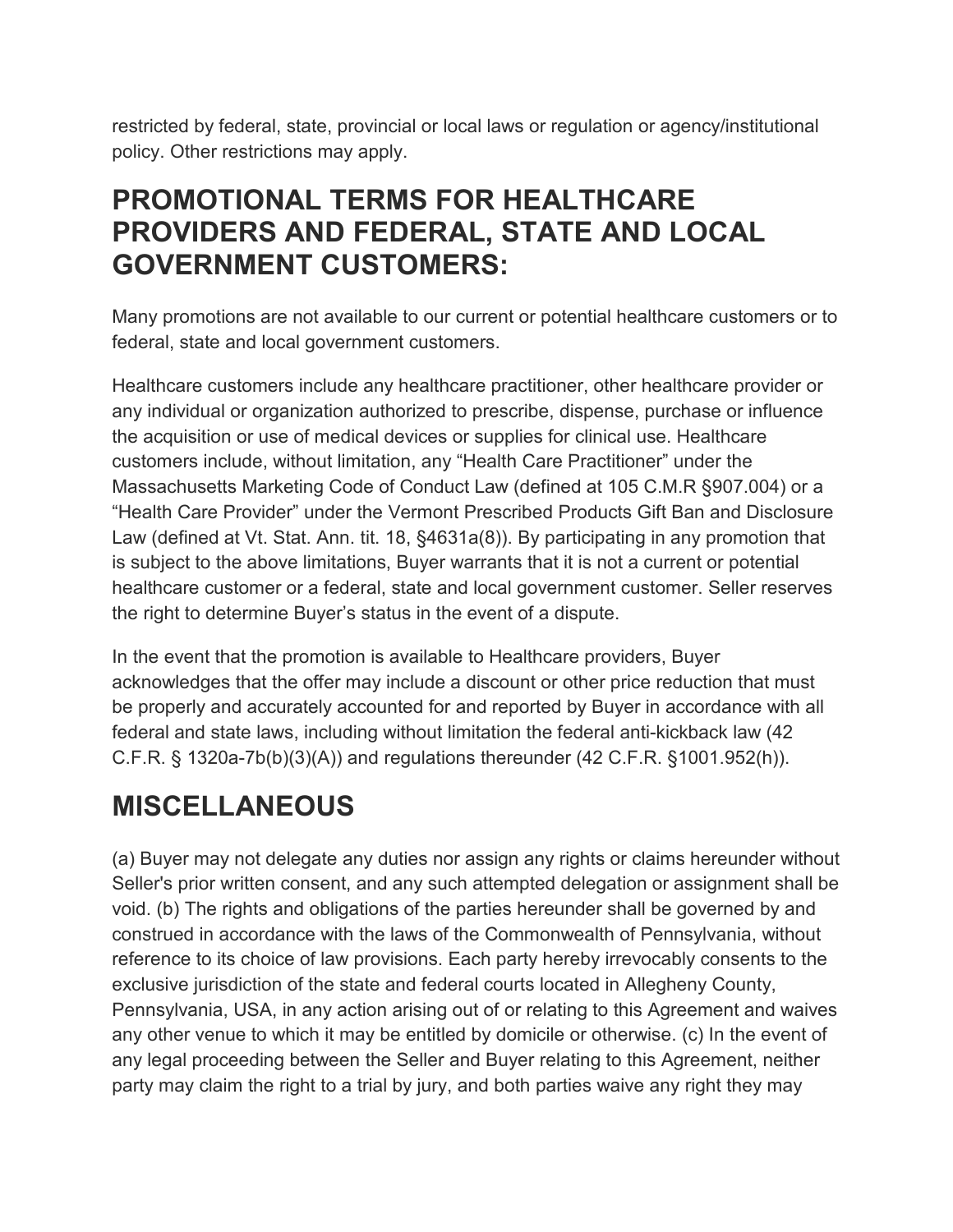have under applicable law or otherwise to a right to a trial by jury. Any action arising under this Agreement must be brought within one (1) year from the date that the cause of action arose. (d) The application to this Agreement of the U.N. Convention on Contracts for the International Sale of Goods is hereby expressly excluded. (e) In the event that any one or more provisions contained herein shall be held by a court of competent jurisdiction to be invalid, illegal or unenforceable in any respect, the validity, legality and enforceability of the remaining provisions contained herein shall remain in full force and effect, unless the revision materially changes the bargain. (f) Seller's failure to enforce, or Seller's waiver of a breach of, any provision contained herein shall not constitute a waiver of any other breach or of such provision. (g) Unless otherwise expressly stated on the Product or in the documentation accompanying the Product, the Product is intended for research only and is not to be used for any other purpose, including without limitation, unauthorized commercial uses, in vitro diagnostic uses, ex vivo or in vivo therapeutic uses, or any type of consumption by or application to humans or animals. (h) Seller shall cooperate with Buyer to monitor invoicing accuracy and will conduct appropriate internal reviews upon request. Reviews shall be limited to once per year and shall cover the prior twelve month period. Reasonable credit shall be given to undercharges and overcharges. If Buyer engages external consultants to review invoice accuracy, Seller reserves the right to charge a reasonable fee for support provided to such party. (i) Buyer agrees that all pricing, discounts and technical information that Seller provides to Buyer are the confidential and proprietary information of Seller. Buyer agrees to (1) keep such information confidential and not disclose such information to any third party, and (2) use such information solely for Buyer's internal purposes and in connection with the Products supplied hereunder. Nothing herein shall restrict the use of information available to the general public. (j) Any notice or communication required or permitted hereunder shall be in writing and shall be deemed received when personally delivered or three (3) business days after being sent by certified mail, postage prepaid, to a party at the address specified herein or at such other address as either party may from time to time designate to the other. (k) Seller may, in its sole discretion, provide (1) applicable Product training to Buyer or its employees, or (2) samples of Products to Buyer for distribution to patients of Buyer. Buyer agrees that any such samples shall be distributed to patients for patient use or, if not so distributed, returned to Seller. Buyer shall not use such samples to provide care to patient and shall not bill patients or third party payers for the provision of such samples.

### **ACCEPTABLE PAYMENT METHODS**

The Seller prefers to receive payment via ACH or other electronic interface methods that directly exchange funds between the Buyer's and Seller's bank accounts. The